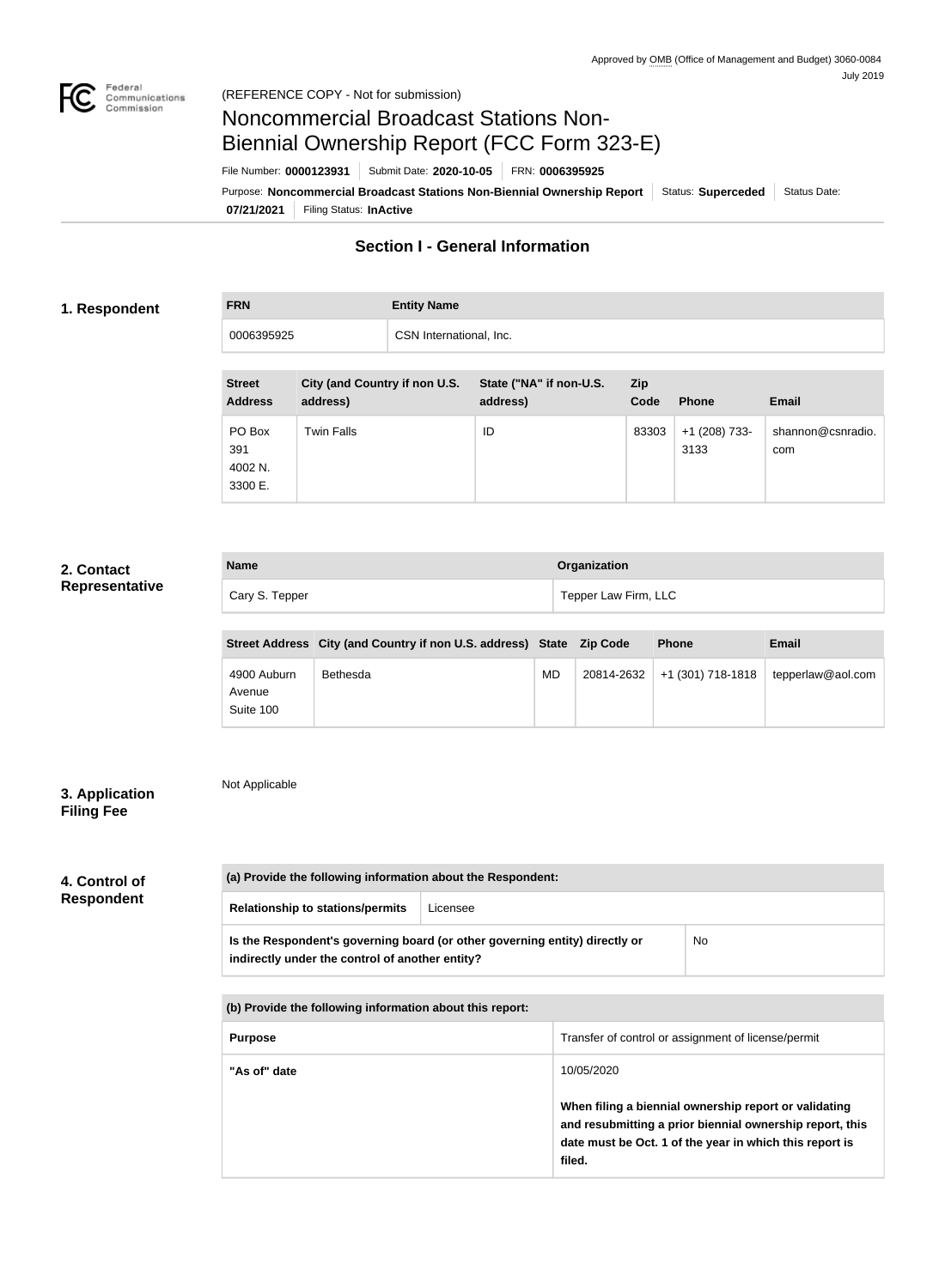**5. Licensee(s) /Permittees(s) and Station(s) /Permit(s)**

**Respondent is filing this report to cover the following Licensee(s)/Permittee(s) and station(s)/permit(s):**

| Licensee/Permittee Name | <b>FRN</b> |
|-------------------------|------------|
| CSN International, Inc. | 0006395925 |

| Fac. ID No. | <b>Call Sign</b> | <b>City</b>          | <b>State</b>    | <b>Service</b> |
|-------------|------------------|----------------------|-----------------|----------------|
| 2868        | <b>WIFF</b>      | <b>WINDSOR</b>       | <b>NY</b>       | <b>FM</b>      |
| 5391        | <b>WSFW</b>      | <b>SENECA FALLS</b>  | <b>NY</b>       | AM             |
| 8414        | <b>KAWZ</b>      | <b>TWIN FALLS</b>    | ID              | <b>FM</b>      |
| 8417        | <b>KAWS</b>      | <b>MARSING</b>       | ID              | <b>FM</b>      |
| 8432        | <b>KEFX</b>      | <b>TWIN FALLS</b>    | ID              | <b>FM</b>      |
| 16523       | WWUN-FM          | <b>FRIAR'S POINT</b> | <b>MS</b>       | <b>FM</b>      |
| 18887       | <b>WCBX</b>      | <b>BASSETT</b>       | VA              | AM             |
| 22672       | <b>WWYC</b>      | <b>TOLEDO</b>        | OH              | AM             |
| 33324       | <b>KIPA</b>      | <b>HILO</b>          | H <sub>l</sub>  | AM             |
| 37433       | <b>KGNR</b>      | <b>JOHN DAY</b>      | OR              | <b>FM</b>      |
| 64664       | <b>WTZE</b>      | <b>TAZEWELL</b>      | VA              | AM             |
| 64665       | <b>WKQY</b>      | <b>TAZEWELL</b>      | VA              | <b>FM</b>      |
| 72657       | KMHI             | <b>MOUNTAIN HOME</b> | ID              | AM             |
| 73191       | <b>WKTR</b>      | <b>EARLYSVILLE</b>   | VA              | AM             |
| 76989       | <b>KTBJ</b>      | <b>FESTUS</b>        | <b>MO</b>       | <b>FM</b>      |
| 81138       | <b>KHJC</b>      | LIHUE                | H <sub>II</sub> | <b>FM</b>      |
| 81518       | <b>KCIF</b>      | <b>HILO</b>          | H <sub>II</sub> | <b>FM</b>      |
| 84184       | <b>KLWD</b>      | <b>GILLETTE</b>      | <b>WY</b>       | <b>FM</b>      |
| 87267       | <b>KWYC</b>      | <b>CHEYENNE</b>      | <b>WY</b>       | <b>FM</b>      |
| 87930       | KJCU             | <b>FORT BRAGG</b>    | CA              | <b>FM</b>      |
| 90263       | <b>KJCH</b>      | COOS BAY             | <b>OR</b>       | FM             |
| 90500       | <b>KWRC</b>      | <b>HERMOSA</b>       | SD              | <b>FM</b>      |
| 90842       | <b>KWCF</b>      | <b>SHERIDAN</b>      | <b>WY</b>       | <b>FM</b>      |
| 91804       | KVJC             | <b>GLOBE</b>         | AZ              | <b>FM</b>      |
| 91952       | <b>KVIR</b>      | <b>BULLHEAD CITY</b> | AZ              | FM             |
| 92285       | <b>KKJA</b>      | <b>REDMOND</b>       | <b>OR</b>       | <b>FM</b>      |
| 92487       | <b>KTJC</b>      | <b>KELSO</b>         | <b>WA</b>       | <b>FM</b>      |
| 92491       | <b>KPIJ</b>      | <b>JUNCTION CITY</b> | <b>OR</b>       | <b>FM</b>      |
| 92987       | <b>KGSF</b>      | <b>HUNTSVILLE</b>    | AR              | <b>FM</b>      |
| 93587       | <b>KJFT</b>      | ARLEE                | MT              | <b>FM</b>      |
| 106475      | <b>KJCF</b>      | <b>ASOTIN</b>        | <b>WA</b>       | <b>FM</b>      |
| 121839      | KDJC             | <b>BAKER</b>         | <b>OR</b>       | FM             |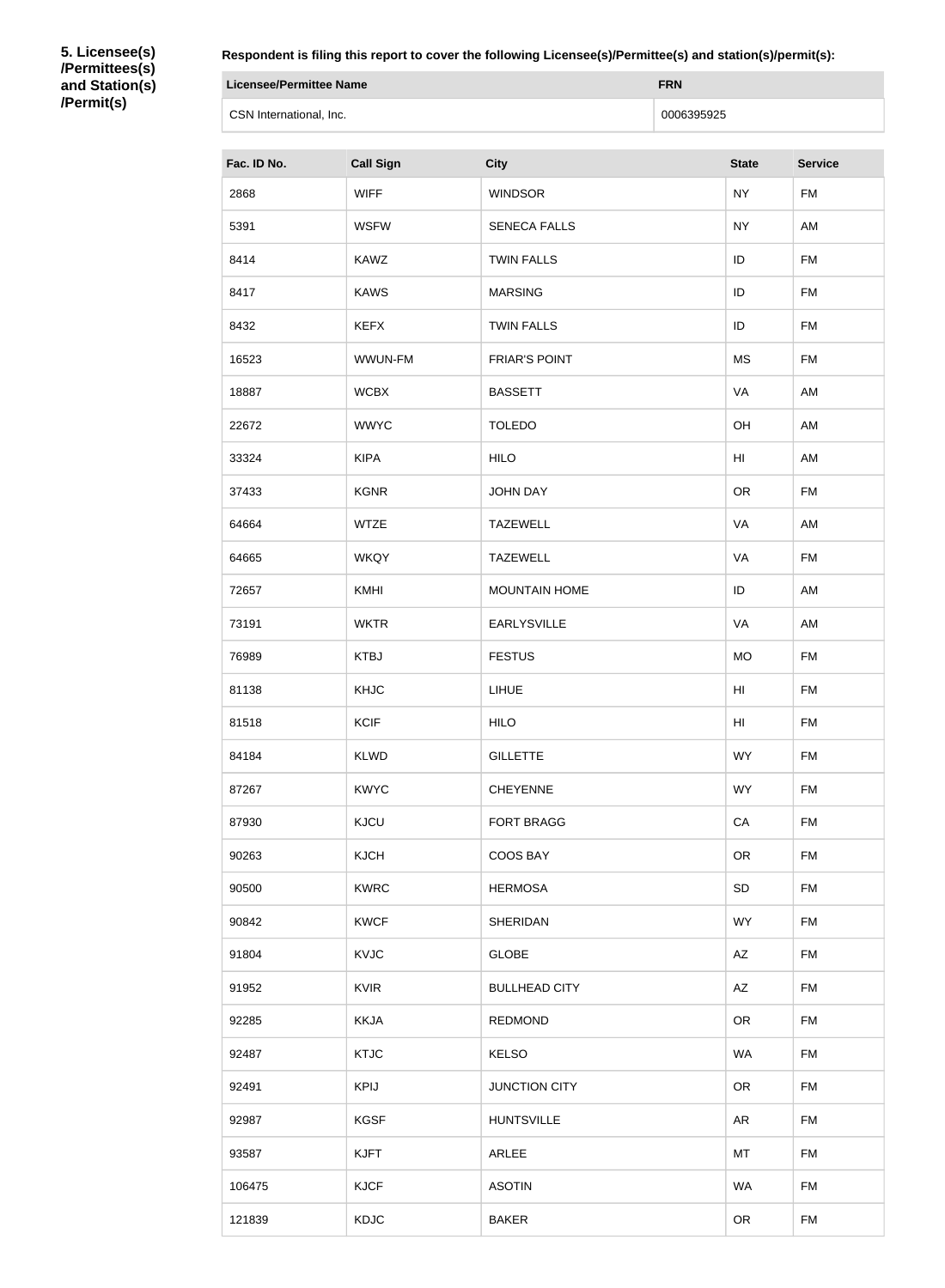| 122010 | <b>WYJC</b> | <b>GREENVILLE</b>       | FL.       | <b>FM</b> |
|--------|-------------|-------------------------|-----------|-----------|
| 122202 | <b>WSMA</b> | <b>SCITUATE</b>         | MA        | <b>FM</b> |
| 122209 | <b>WUJC</b> | <b>ST. MARKS</b>        | <b>FL</b> | <b>FM</b> |
| 122517 | <b>KJCC</b> | <b>CARNEGIE</b>         | OK        | <b>FM</b> |
| 122932 | <b>KNMA</b> | <b>TULAROSA</b>         | <b>NM</b> | <b>FM</b> |
| 122934 | <b>KEFS</b> | <b>NORTH POWDER</b>     | <b>OR</b> | <b>FM</b> |
| 172645 | <b>KGFJ</b> | <b>BELT</b>             | MT        | <b>FM</b> |
| 172973 | <b>WGWS</b> | ST. MARY'S CITY         | <b>MD</b> | <b>FM</b> |
| 174458 | <b>KQDL</b> | <b>HINES</b>            | <b>OR</b> | <b>FM</b> |
| 174640 | <b>KBJF</b> | <b>SARATOGA SPRINGS</b> | UT        | <b>FM</b> |
| 174802 | <b>KOGJ</b> | <b>KENAI</b>            | AK        | <b>FM</b> |
| 176566 | <b>KNGW</b> | <b>JUNEAU</b>           | AK        | <b>FM</b> |
| 176981 | <b>KLWL</b> | <b>CHILLICOTHE</b>      | <b>MO</b> | <b>FM</b> |
| 191575 | <b>KIMW</b> | <b>HEFLIN</b>           | LA        | <b>FM</b> |
| 198794 | KCNU        | <b>SILVER CITY</b>      | ID        | <b>FM</b> |

# **Section II – Non-Biennial Ownership Information**

**1. 47 C.F.R. Section 73.3613 Documents**

Licensee/Permittee Respondents should list all contracts and other instruments set forth in 47 C.F.R. Section 73.3613(a) through (c) for the facility or facilities listed on this report. If the agreement is a network affiliation agreement, check the appropriate box. Otherwise, select "Other." Non-Licensee/Permittee Respondents should select "Not Applicable" in response to this question.

| <b>Document Information</b>                     |                                                              |  |  |
|-------------------------------------------------|--------------------------------------------------------------|--|--|
| Description of contract or instrument           | Certificate of Incorporation                                 |  |  |
| Parties to contract or instrument               | State of Idaho                                               |  |  |
| Date of execution                               | 03/1999                                                      |  |  |
| Date of expiration                              | No expiration date                                           |  |  |
| <b>Agreement type</b><br>(check all that apply) | Other<br><b>Agreement Type: Corporate formation document</b> |  |  |
|                                                 |                                                              |  |  |

| <b>Document Information</b>                     |                                                       |  |
|-------------------------------------------------|-------------------------------------------------------|--|
| Description of contract or instrument           | Articles of Amendment                                 |  |
| Parties to contract or instrument               | State of Idaho                                        |  |
| Date of execution                               | 01/2019                                               |  |
| Date of expiration                              | No expiration date                                    |  |
| <b>Agreement type</b><br>(check all that apply) | Other<br>Agreement Type: Corporate name change filing |  |

**Document Information**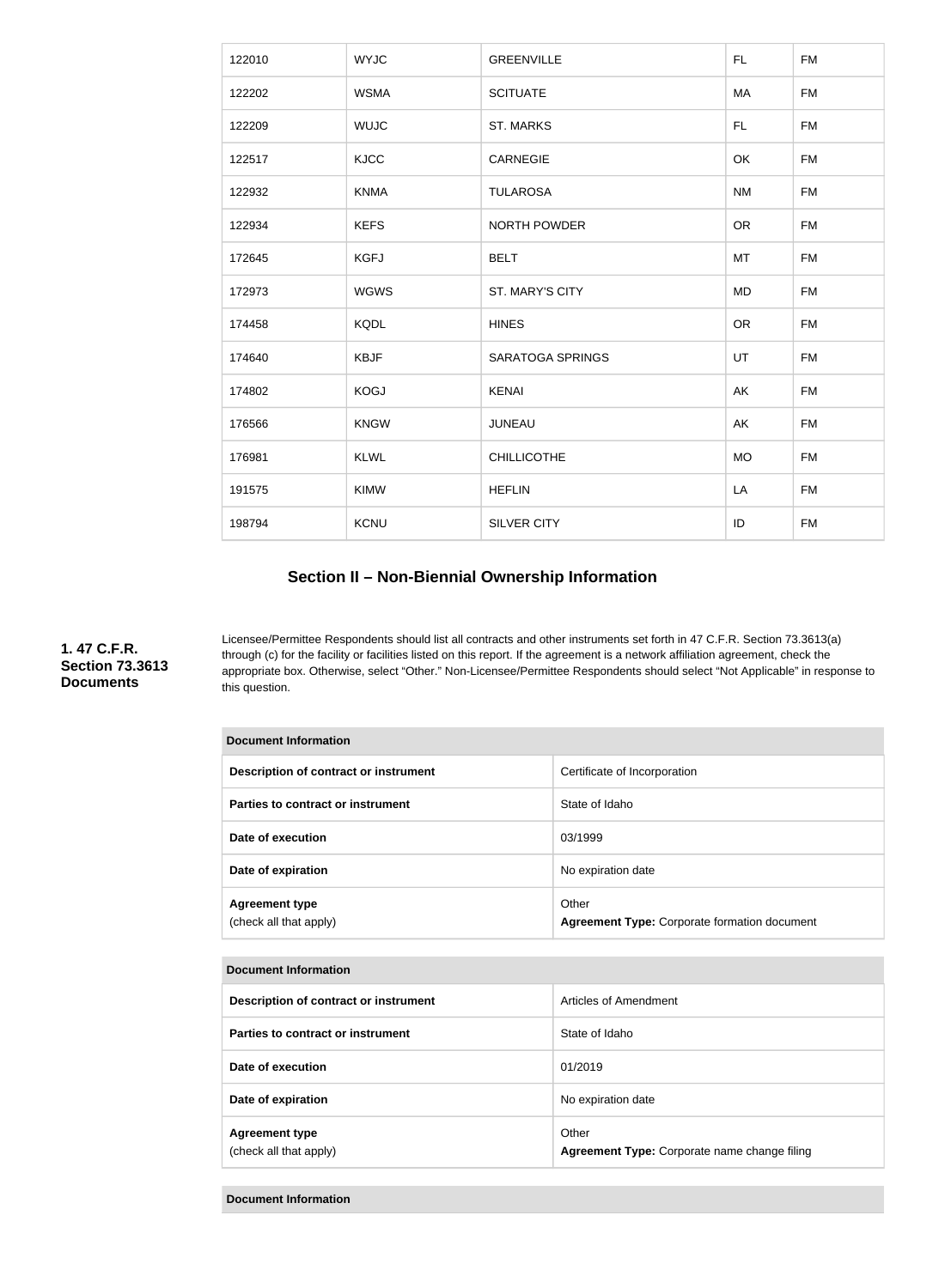| Description of contract or instrument           | Articles of Amendment                                                     |
|-------------------------------------------------|---------------------------------------------------------------------------|
| Parties to contract or instrument               | State of Idaho                                                            |
| Date of execution                               | 10/2019                                                                   |
| Date of expiration                              | No expiration date                                                        |
| <b>Agreement type</b><br>(check all that apply) | Other<br>Agreement Type: Updating the names of the corporate<br>directors |

#### **2. Ownership Interests**

**(a)** Ownership Interests. This Question requires Respondents to enter detailed information about ownership interests by generating a series of subforms. Answer each question on each subform. The first subform listing should be for the Respondent itself. If the Respondent is not a natural person, also list each of the officers, members of the governing board (or other governing entity), stockholders, and any other persons or entities with a direct attributable interest in the Respondent pursuant to the standards set forth in 47 C.F.R. Section 73.3555. (A "direct" interest is one that is not held through any intervening companies or entities.) List each interest holder with a direct attributable interest in the Respondent separately.

Leave the percentage of total assets (Equity Debt Plus) field blank for an interest holder unless that interest holder has an attributable interest in the Respondent solely on the basis of the Commission's Equity Debt Plus attribution standard, 47 C.F.R. Section 73.3555, Note 2(i).

In the case of vertical or indirect ownership structures, list only those interests in the Respondent that also represent an attributable interest in the Licensee(s) or Permittee(s) for which the report is being submitted.

Entities that are part of an organizational structure that includes holding companies or other forms of indirect ownership must file separate ownership reports. In such a structure do not report, or file a separate report for, any interest holder that does not have an attributable interest in the Licensee(s) or Permittee(s) for which the report is being submitted.

Please see the Instructions for further detail concerning interests that must be reported in response to this question.

The Respondent must provide an FCC Registration Number for each interest holder reported in response to this question. Please see the Instructions for detailed information and guidance concerning this requirement.

| <b>FRN</b>                                            | 0006395925                                |                      |
|-------------------------------------------------------|-------------------------------------------|----------------------|
| <b>Entity Name</b>                                    | CSN International, Inc.                   |                      |
| <b>Address</b>                                        | PO Box                                    | 391                  |
|                                                       | <b>Street 1</b>                           | 4002 N. 3300 E.      |
|                                                       | <b>Street 2</b>                           |                      |
|                                                       | <b>City</b>                               | <b>Twin Falls</b>    |
|                                                       | State ("NA" if non-U.S.<br>address)       | ID                   |
|                                                       | <b>Zip/Postal Code</b>                    | 83303                |
|                                                       | Country (if non-U.S.<br>address)          | <b>United States</b> |
| <b>Listing Type</b>                                   | Respondent                                |                      |
| <b>Positional Interests</b><br>(check all that apply) | Respondent                                |                      |
| <b>Interest Percentages</b>                           | Voting                                    | 0.0%                 |
| (enter percentage values<br>from 0.0 to 100.0)        | <b>Total assets (Equity Debt</b><br>Plus) | 0.0%                 |

#### **Ownership Information**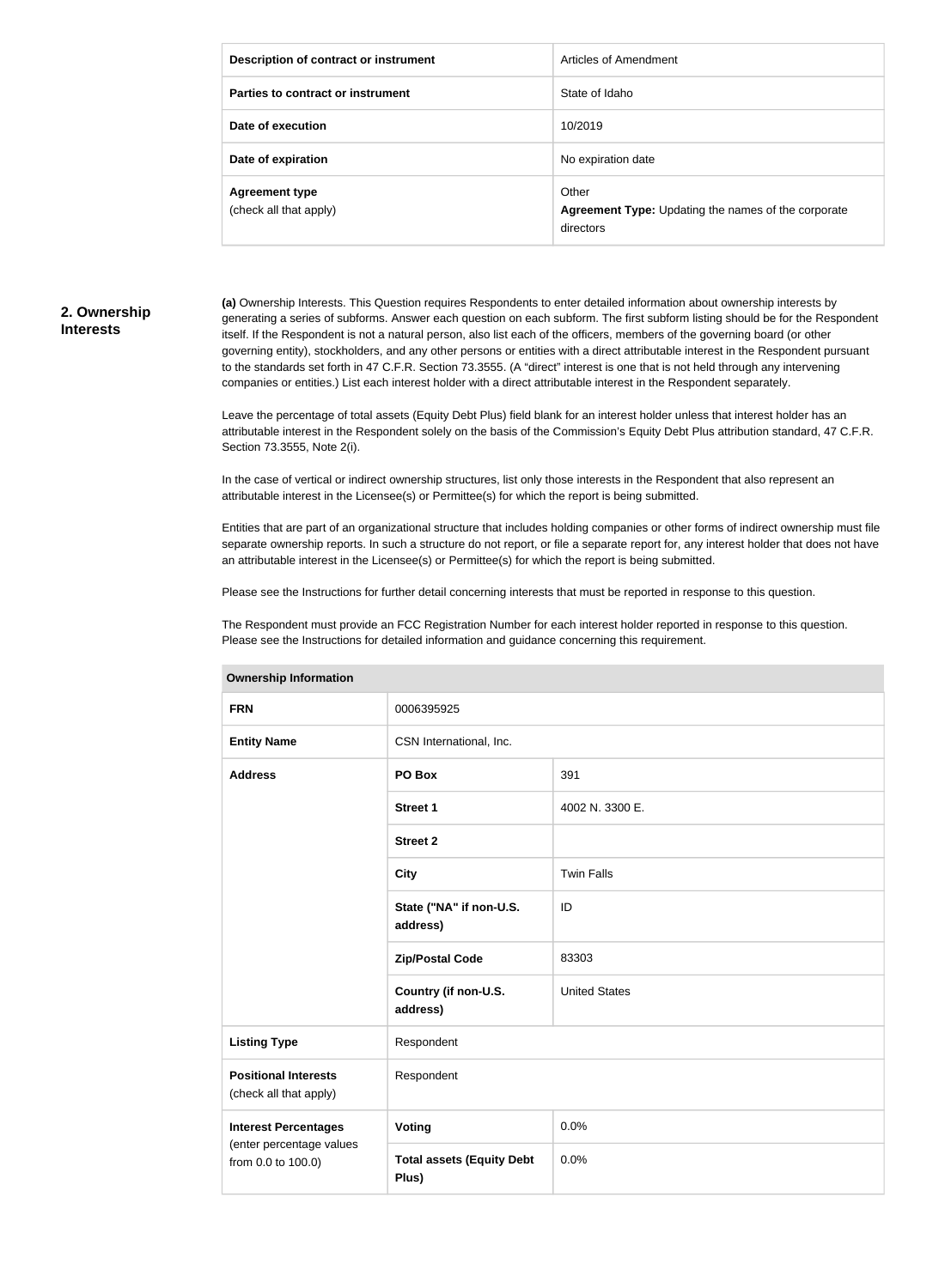**Does interest holder have an attributable interest in one or more broadcast stations that do not appear on this report?**

Yes

| <b>Ownership Information</b>                                                                                                      |                                                       |                      |  |
|-----------------------------------------------------------------------------------------------------------------------------------|-------------------------------------------------------|----------------------|--|
| <b>FRN</b>                                                                                                                        | 9990137041                                            |                      |  |
| <b>Name</b>                                                                                                                       | <b>Ariel Kestler</b>                                  |                      |  |
| <b>Address</b>                                                                                                                    | PO Box                                                | 1183                 |  |
|                                                                                                                                   | <b>Street 1</b>                                       |                      |  |
|                                                                                                                                   | <b>Street 2</b>                                       |                      |  |
|                                                                                                                                   | <b>City</b>                                           | <b>Twin Falls</b>    |  |
|                                                                                                                                   | State ("NA" if non-U.S.<br>address)                   | ID                   |  |
|                                                                                                                                   | <b>Zip/Postal Code</b>                                | 83301                |  |
|                                                                                                                                   | Country (if non-U.S.<br>address)                      | <b>United States</b> |  |
| <b>Listing Type</b>                                                                                                               | Other Interest Holder                                 |                      |  |
| <b>Positional Interests</b><br>(check all that apply)                                                                             | Member of Governing Board (or other governing entity) |                      |  |
| <b>Principal Profession or</b><br><b>Occupation</b>                                                                               | None                                                  |                      |  |
| <b>By Whom Appointed or</b><br><b>Elected</b>                                                                                     | <b>Board of Directors</b>                             |                      |  |
| <b>Interest Percentages</b><br>(enter percentage values<br>from 0.0 to 100.0)                                                     | Voting                                                | 12.0%                |  |
|                                                                                                                                   | <b>Total assets (Equity Debt</b><br>Plus)             | 0.0%                 |  |
| Does interest holder have an attributable interest in one or more broadcast stations<br>Yes<br>that do not appear on this report? |                                                       |                      |  |

| <b>Ownership Information</b> |                                     |                      |
|------------------------------|-------------------------------------|----------------------|
| <b>FRN</b>                   | 9990137042                          |                      |
| <b>Name</b>                  | Michael Kestler                     |                      |
| <b>Address</b>               | PO Box                              | 1183                 |
|                              | Street 1                            |                      |
|                              | <b>Street 2</b>                     |                      |
|                              | <b>City</b>                         | <b>Twin Falls</b>    |
|                              | State ("NA" if non-U.S.<br>address) | ID                   |
|                              | <b>Zip/Postal Code</b>              | 83301                |
|                              | Country (if non-U.S.<br>address)    | <b>United States</b> |
| <b>Listing Type</b>          | Other Interest Holder               |                      |
|                              |                                     |                      |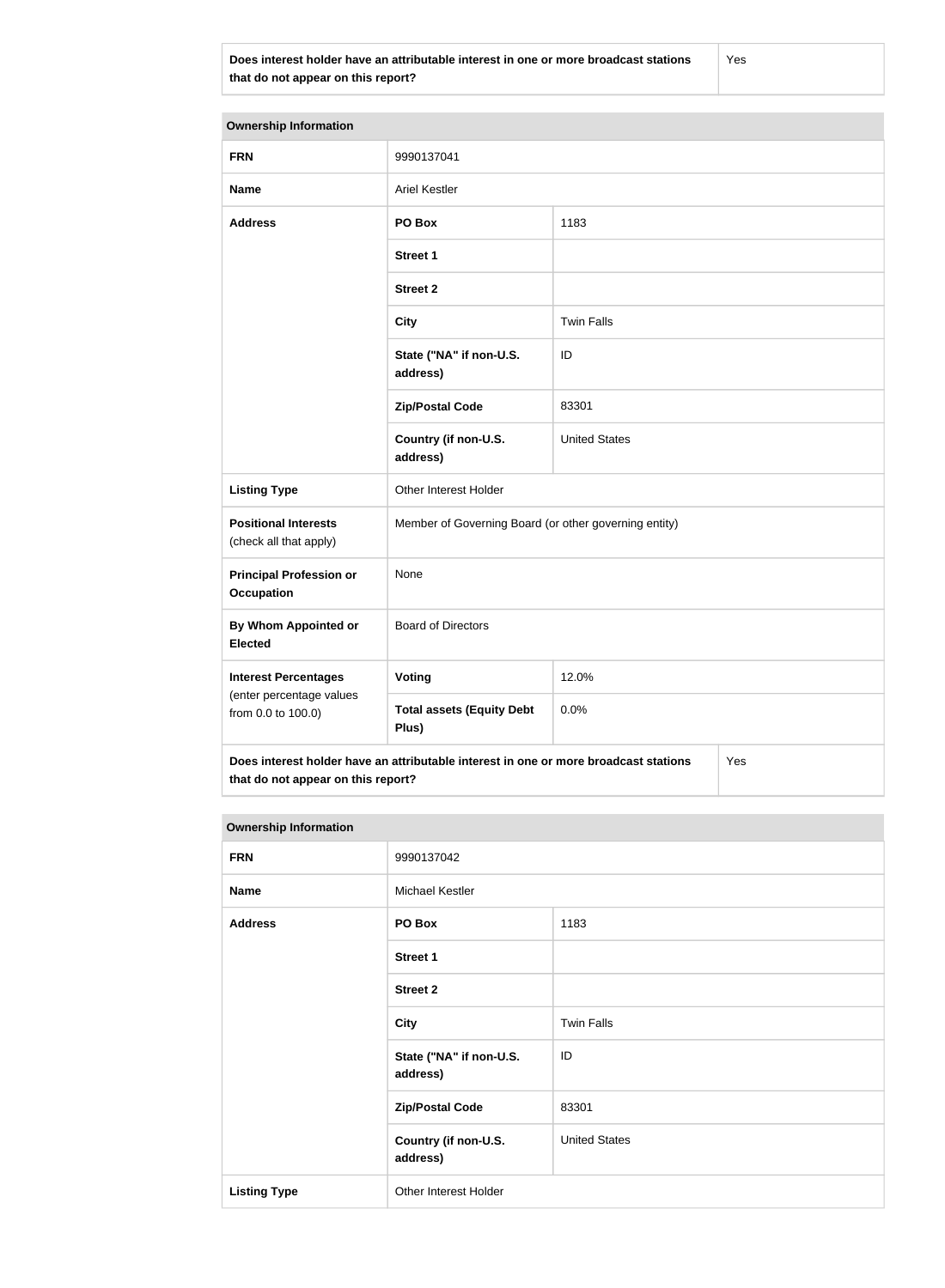| <b>Positional Interests</b><br>(check all that apply)                         | Officer, Member of Governing Board (or other governing entity)                       |       |     |
|-------------------------------------------------------------------------------|--------------------------------------------------------------------------------------|-------|-----|
| <b>Principal Profession or</b><br><b>Occupation</b>                           | Pastor                                                                               |       |     |
| By Whom Appointed or<br><b>Elected</b>                                        | Board of Directors                                                                   |       |     |
| <b>Interest Percentages</b><br>(enter percentage values<br>from 0.0 to 100.0) | Voting                                                                               | 76.0% |     |
|                                                                               | <b>Total assets (Equity Debt</b><br>Plus)                                            | 00.0% |     |
| that do not appear on this report?                                            | Does interest holder have an attributable interest in one or more broadcast stations |       | Yes |

#### **Ownership Information**

| <b>FRN</b>                                                                                                                                                 | 9990142445                                                     |                      |  |
|------------------------------------------------------------------------------------------------------------------------------------------------------------|----------------------------------------------------------------|----------------------|--|
| <b>Name</b>                                                                                                                                                | Shannon Scholten                                               |                      |  |
| <b>Address</b>                                                                                                                                             | PO Box                                                         | 391                  |  |
|                                                                                                                                                            | <b>Street 1</b>                                                | 4002 N. 3300 E.      |  |
|                                                                                                                                                            | <b>Street 2</b>                                                |                      |  |
|                                                                                                                                                            | <b>City</b>                                                    | <b>Twin Falls</b>    |  |
|                                                                                                                                                            | State ("NA" if non-U.S.<br>address)                            | ID                   |  |
|                                                                                                                                                            | <b>Zip/Postal Code</b>                                         | 83301                |  |
|                                                                                                                                                            | Country (if non-U.S.<br>address)                               | <b>United States</b> |  |
| <b>Listing Type</b>                                                                                                                                        | Other Interest Holder                                          |                      |  |
| <b>Positional Interests</b><br>(check all that apply)                                                                                                      | Officer, Member of Governing Board (or other governing entity) |                      |  |
| <b>Principal Profession or</b><br><b>Occupation</b>                                                                                                        | <b>Executive Broadcast Manager</b>                             |                      |  |
| <b>By Whom Appointed or</b><br><b>Elected</b>                                                                                                              | <b>Board of Directors</b>                                      |                      |  |
| <b>Interest Percentages</b><br>(enter percentage values<br>from 0.0 to 100.0)                                                                              | <b>Voting</b>                                                  | 12.0%                |  |
|                                                                                                                                                            | <b>Total assets (Equity Debt</b><br>Plus)                      | 00.0%                |  |
| Does interest holder have an attributable interest in one or more broadcast stations<br>Yes<br>that do not appear on this report?                          |                                                                |                      |  |
|                                                                                                                                                            |                                                                |                      |  |
| (b) Respondent certifies that any interests, including equity, financial, or voting<br>Yes<br>interests, not reported in this filing are non-attributable. |                                                                |                      |  |

If "No," submit as an exhibit an explanation.